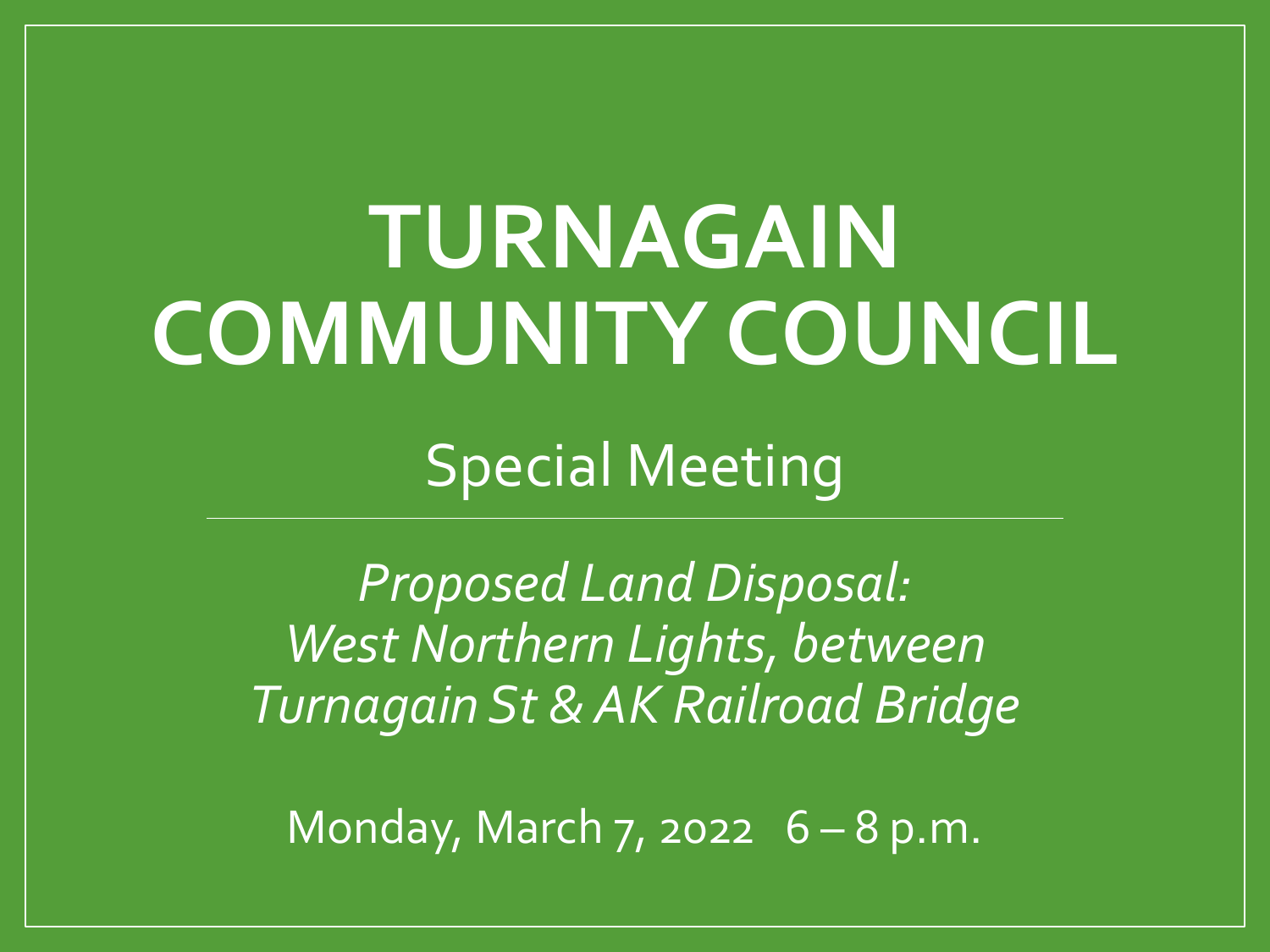### Meeting Objectives

- 1. Share information about this proposal: what's known, unknown, timeframe.
- 2. Share information about development and historical intent for these parcels (W. Northern Lights widening, 1980s).
- 3. Provide 1<sup>st</sup> opportunity for the community to ask questions, share concerns, and identify priorities for this Muni land.
- 4. As a council, discuss next steps: specifically, recommendation at 3/15 Assembly meeting.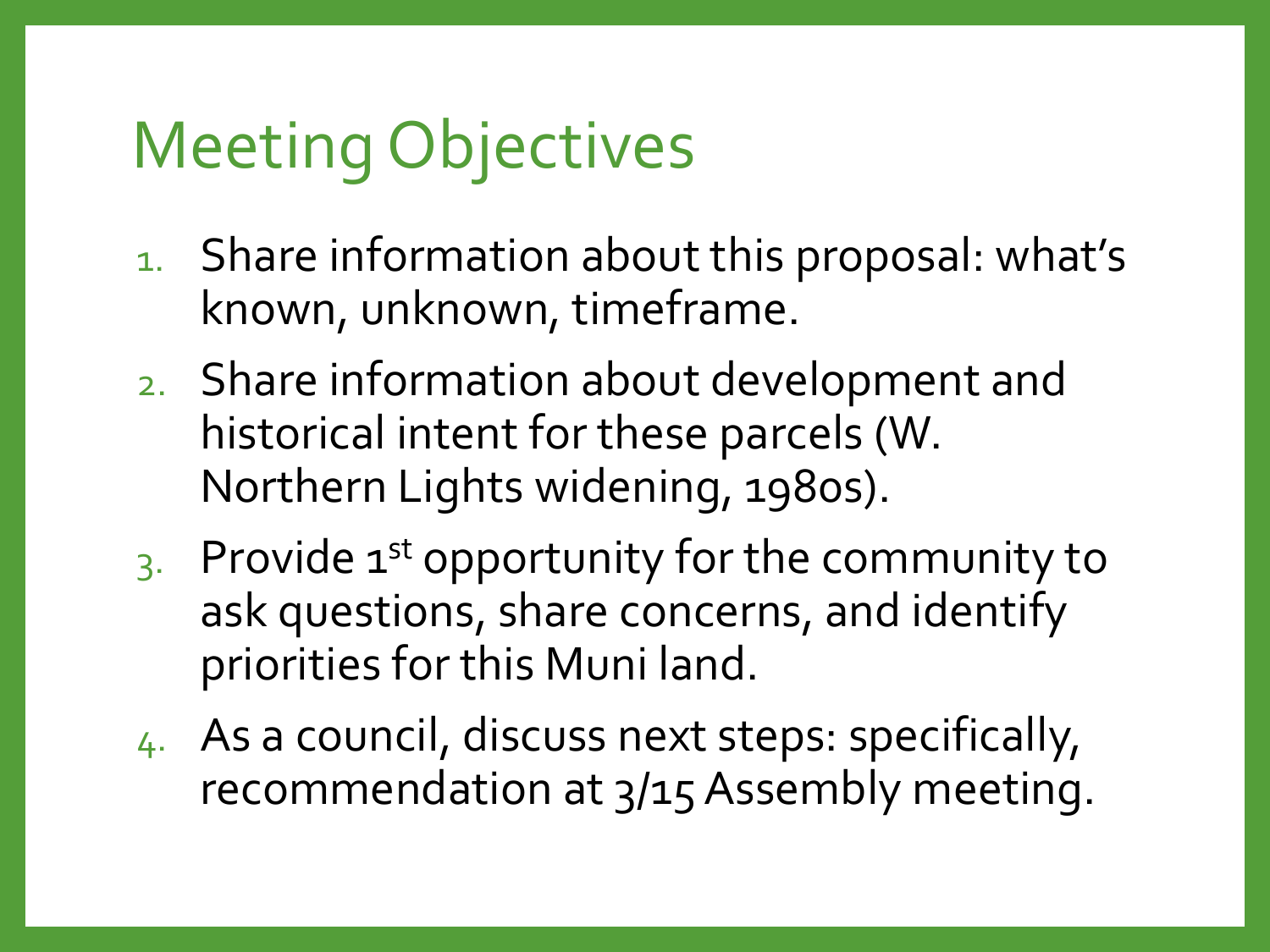| <b>Time</b>              | <b>Agenda Topic</b>                                              | <b>Speaker</b>                               |
|--------------------------|------------------------------------------------------------------|----------------------------------------------|
| 6:00<br>(10 min)         | <b>Introduction &amp; Overview</b>                               | <b>Anna Brawley</b><br>Turnagain CC Pres.    |
| 6:10<br>(10 min)         | Muni: What is proposed &<br>rationale (AO 2022-21)               | <b>Adam Trombley</b><br>Municipality of Anc. |
| 6:20<br>(5 min)          | <b>Potential Developer: Prior</b><br>work, role in this proposal | J.J. Brooks<br><b>Turnagain Crossing LLC</b> |
| 6:25<br>(10 min)         | Background & historical intent:<br>1980s WNL road project        | <b>Cathy Gleason</b><br>TCC VP & member      |
| 6:35<br>(25 min)         | Q&A-to all presenters                                            | Everyone                                     |
| 7:00<br>(up to $45$ min) | <b>Council Discussion:</b><br><b>Recommended Next Steps</b>      | Everyone                                     |
| 7:45<br>(or earlier)     | Wrap Up & Plan for 3/15 mtg.                                     | Anna B. summarize                            |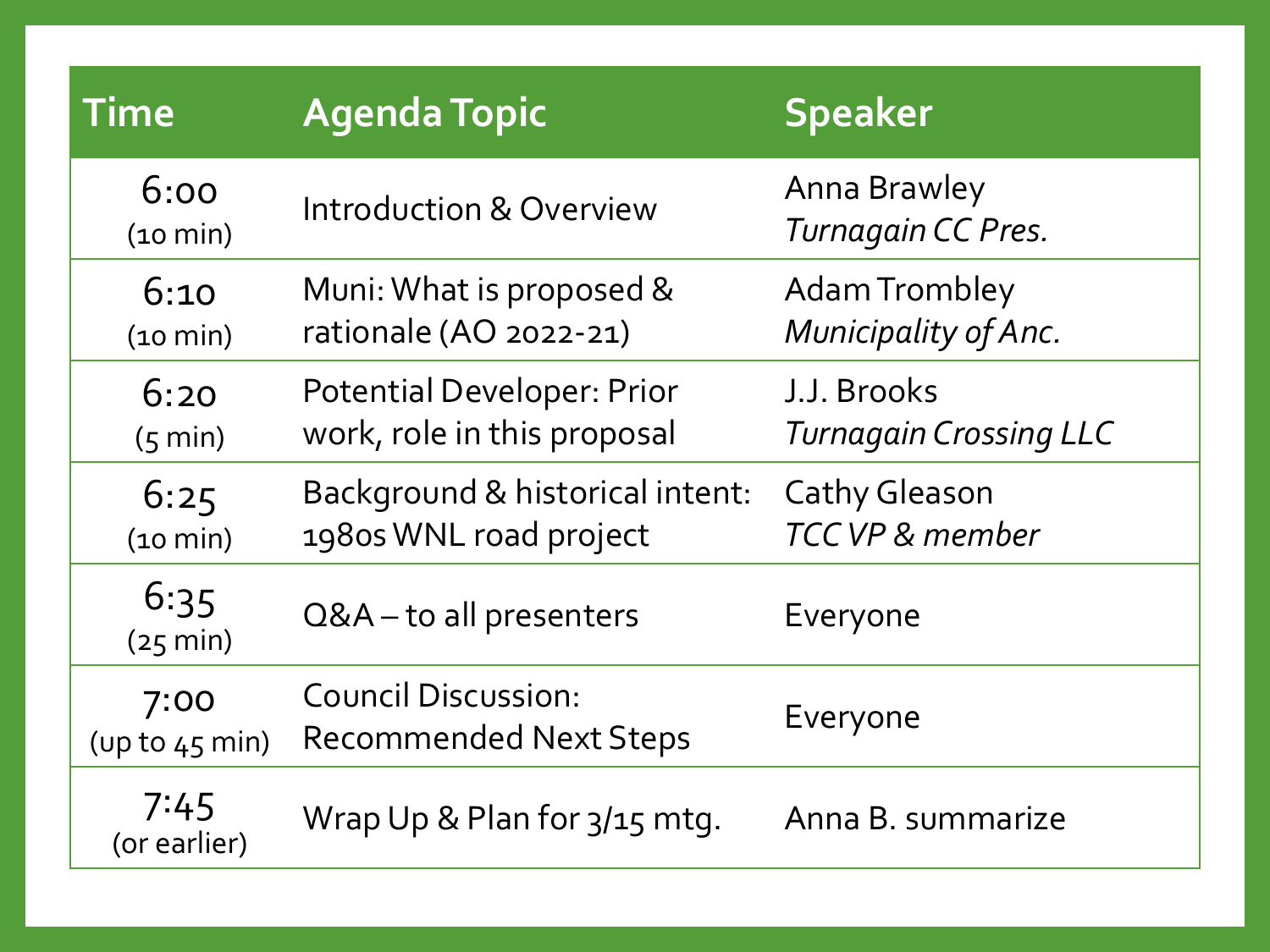### Where are we talking about?

W 29th Ave

#### AO 2022-21, Appendix A – map of area

u

W 29th Ave

W Northern Lighte

Turnagain St

worthern Lights Blvd

**W Northern Lights Blvd** 

W Northern Lights Blvd

W 29th Ave

W 29th Ave

Lahone

**W** North

**W** North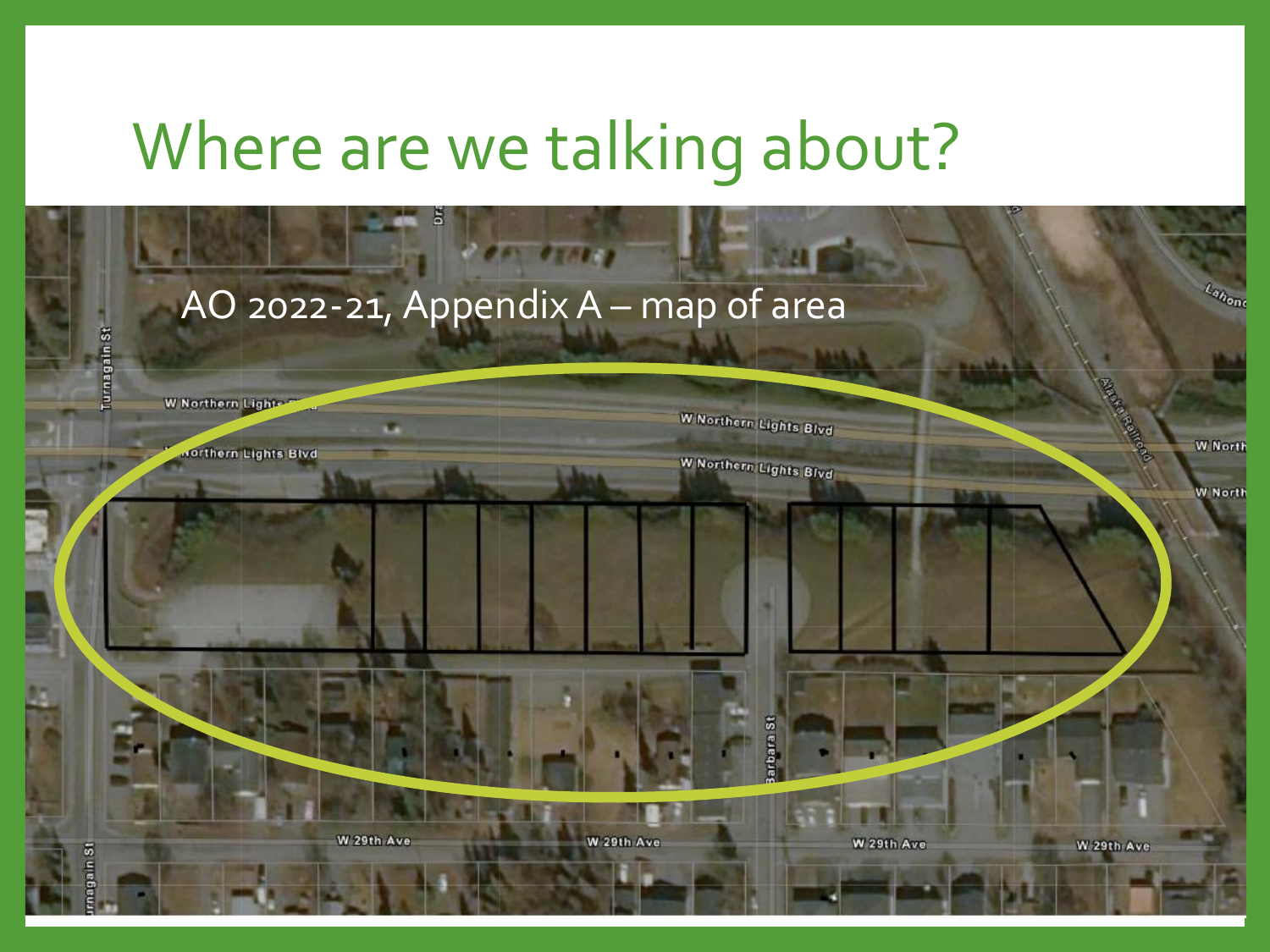### Timeline so far

- **1984-87**: West Northern Lights was widened, railroad underpass installed.
	- MOA acquired and removed houses & apartments on both sides of WNL.
	- These parcels intended to be park land & buffer (*we will share reference info.*)
- **2014**: Rustic Goat and apartments completed at WNL and Turnagain St.
- **~2016**: Rustic Goat paid to improve public parking lot on westmost parcel.
- **~2019-2021**: R.G. has lease from Muni for parking lot. With Turnagain Crossing, informal discussion about future disposal of parking lot parcel.
- **Feb. 2022**: Municipality introduces AO 2022-21 to dispose of all parcels between Turnagain St. and Alaska Railroad bridge
	- TCC did not receive advance notice; alerted to this as an agenda item on 2/15/22 Assembly meeting, for public hearing & vote
- **Feb 15, 2022**: Anna B. and Cathy G. testify for TCC: ask questions, express concerns, request postponement to 3/15/22 Assembly meeting. Requested presentation and Q&A with Muni. before 3/15 meeting.
- **WE ARE HERE: This will be back on the Assembly's March 15 agenda. TCC has been asked for a recommendation before action is taken.**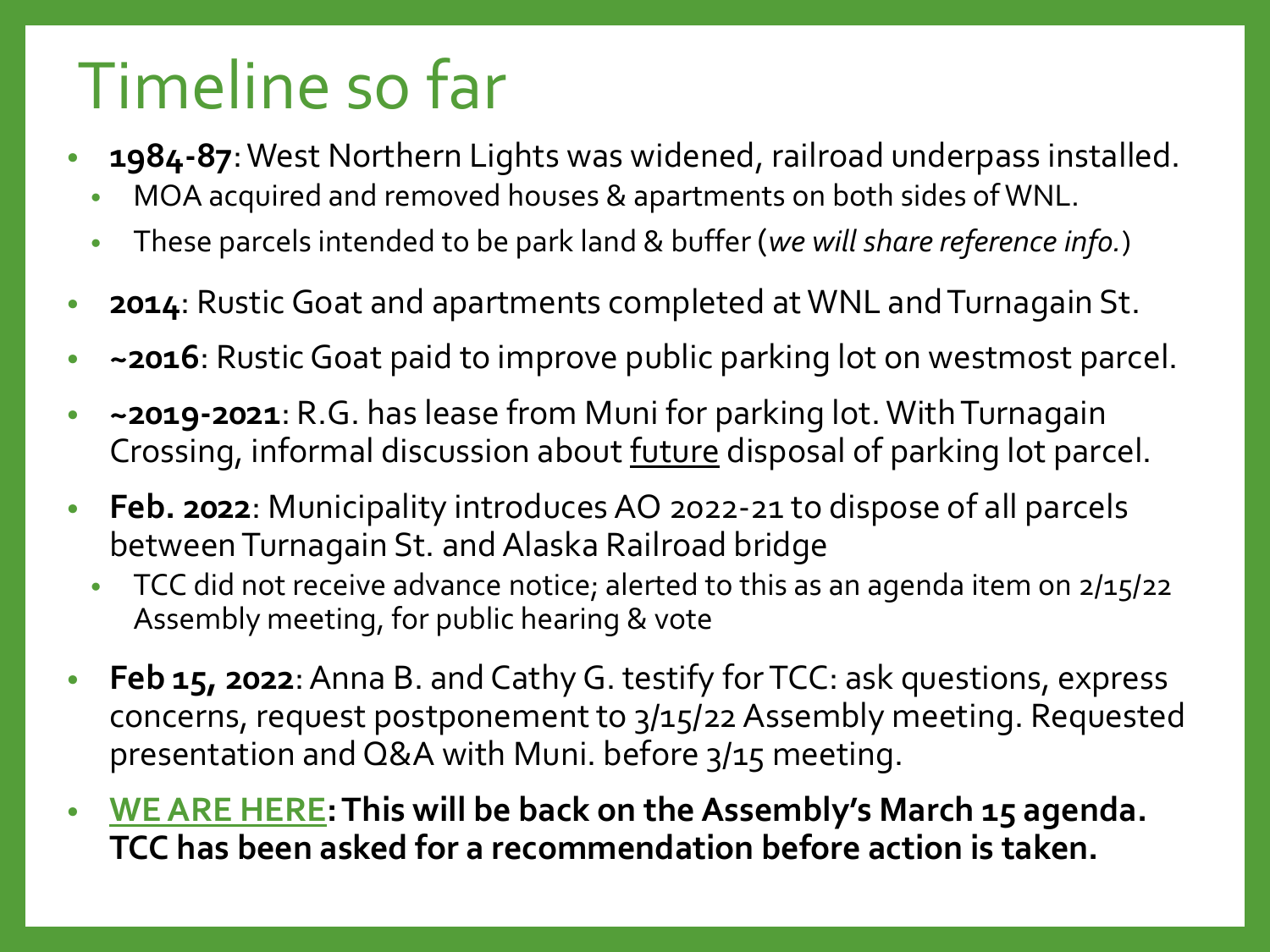### Question for our Neighborhood: *What is the best use of this land for Turnagain?*

#### **On the one hand …**

- In 1984, the intended use of this land was to retained as MOA-owned park land.
- •Many people use this area as a park, walking area and recreational space.
- •Several logistical challenges: limited road access, narrow alley, small lot size.
- •Unknown if it's financially feasible to build here: this would be unknown until a concept is developed.

#### **On the other hand …**

- •Anchorage has a housing crisis now: not enough units, not enough available land.
- •Starting mid-80s, Anchorage had the opposite housing crisis (crash, people leaving).
- •This land was never officially dedicated as a park when the road project was completed.
- •The Rustic Goat, while parking issues caused controversy at the time, is now a successful and popular spot.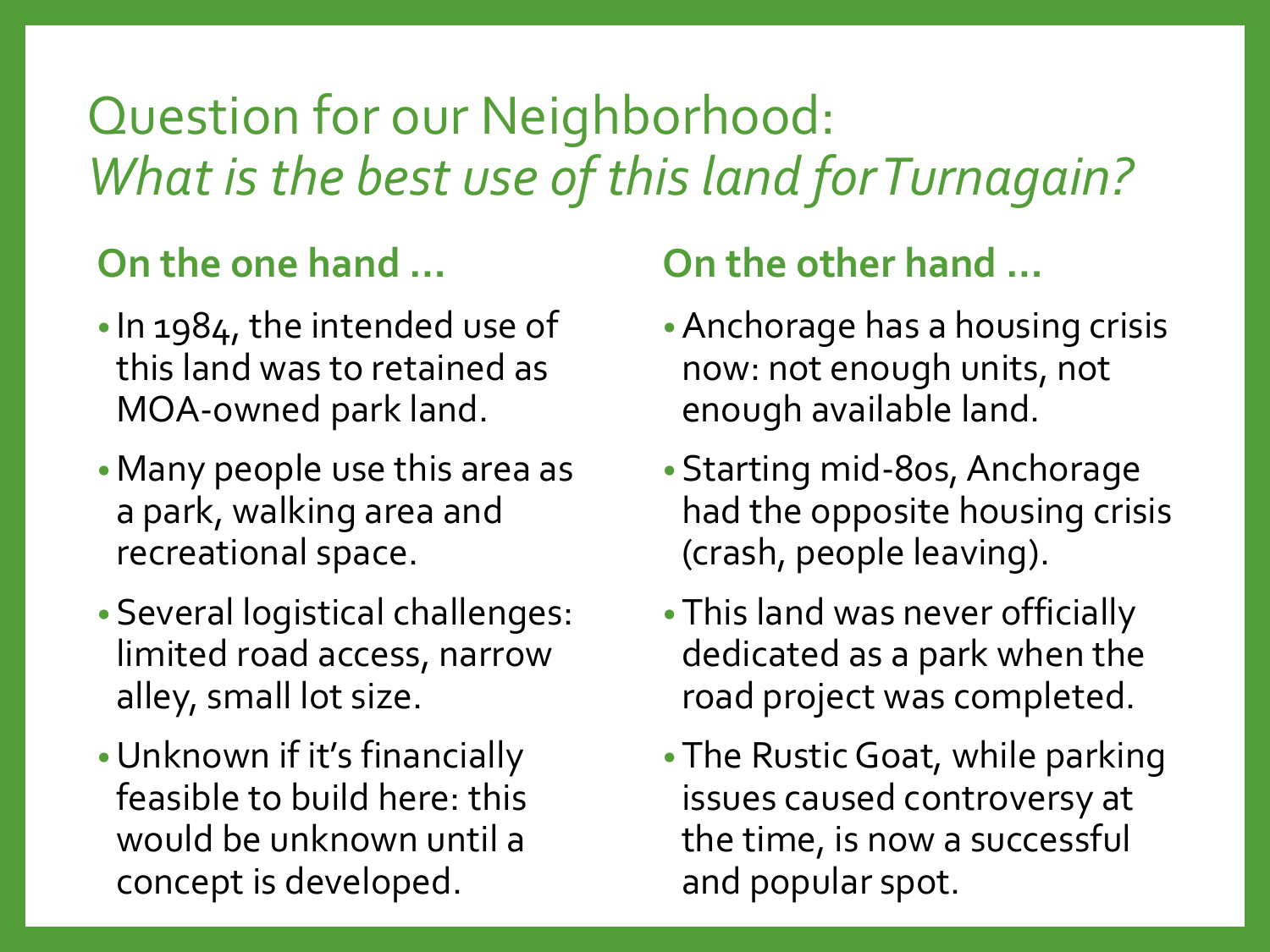# WHAT'S PROPOSED?

Adam Trombley, Community Development Director, Municipality of Anc.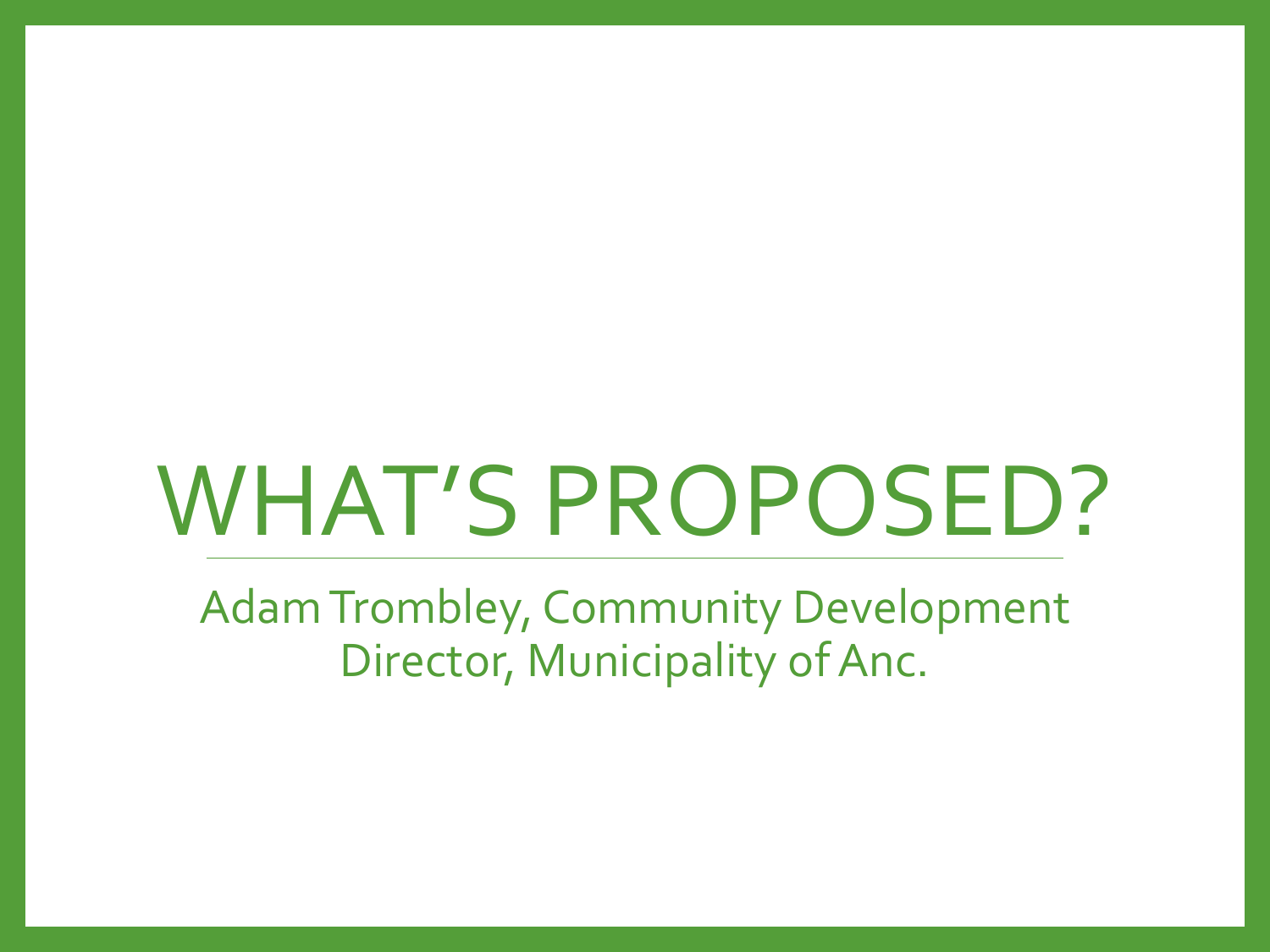## POTENTIAL DEVELOPER

J.J. Brooks, Turnagain Crossing LLC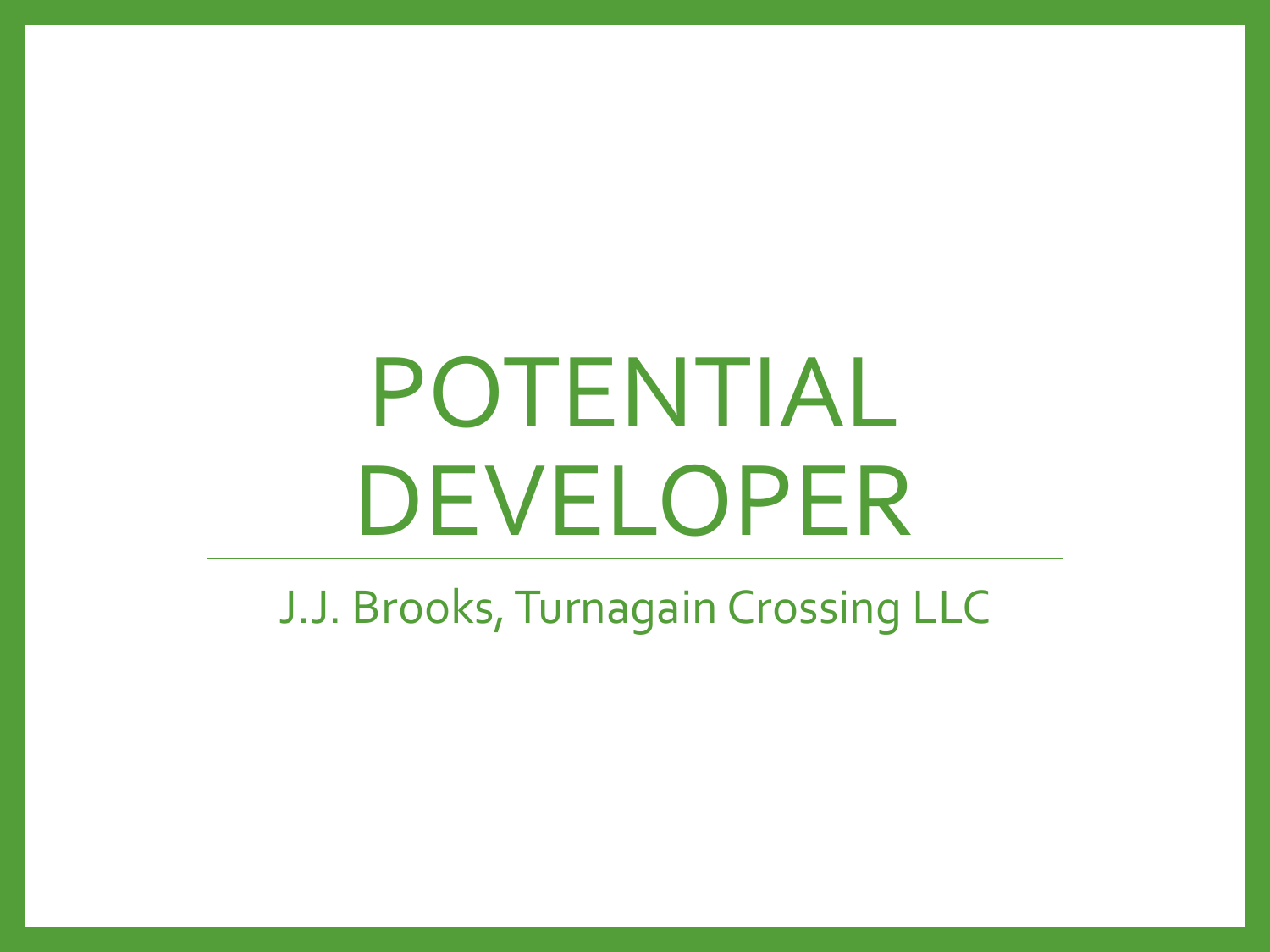## BACKGROUND & CONTEXT

Cathy Gleason, Turnagain CC Member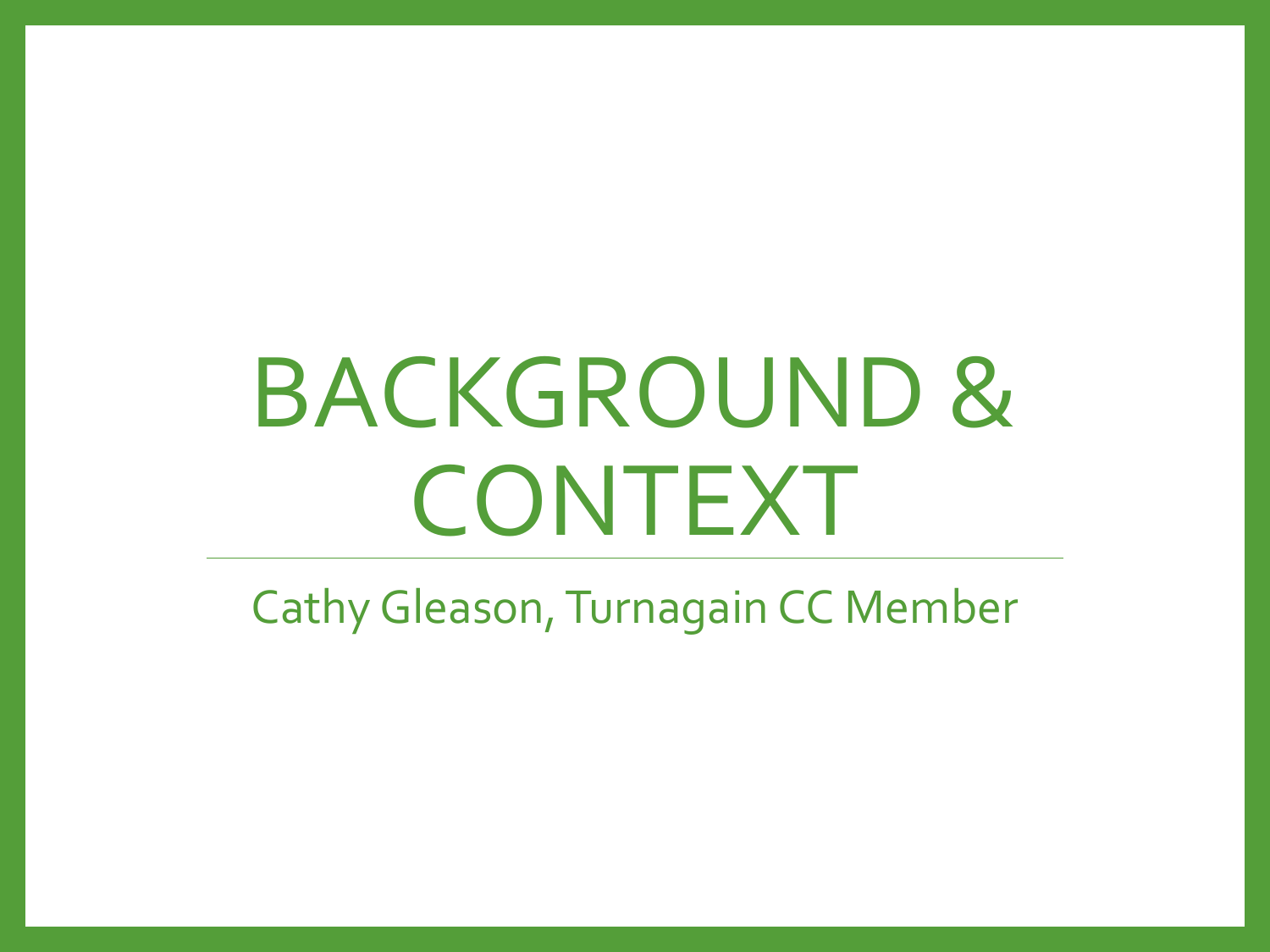### TCC Questions (so far)

- 1. What is this land identified for use as in the West Anchorage District Plan? 2040 Land Use Plan Map?
- 2. What does the current plat for this land, including access, right of way, setbacks and development restrictions?
- 3. What legal status does this land have? (zoning, park designation or dedication, etc.)
- 4. Has the Parks Department actively managing this land?
- $5.$  How will public access on the parcel be preserved, if it is sold to a private entity?
	- ➢ Public access on both sides of the WNL Pedestrian Bridge
	- ➢ Connection with Fish Creek Trail to Ocean project (north)
	- ➢ Connection with the rest of the Fish Creek Trail (south)
	- ➢ Connection to Barbara Street cul-de-sac
- 6. What would the vehicle/road access to the site be? How will traffic issues be addressed?
- $7.$  If the community determines this should remain park land, what is the process to dedicate the land as park?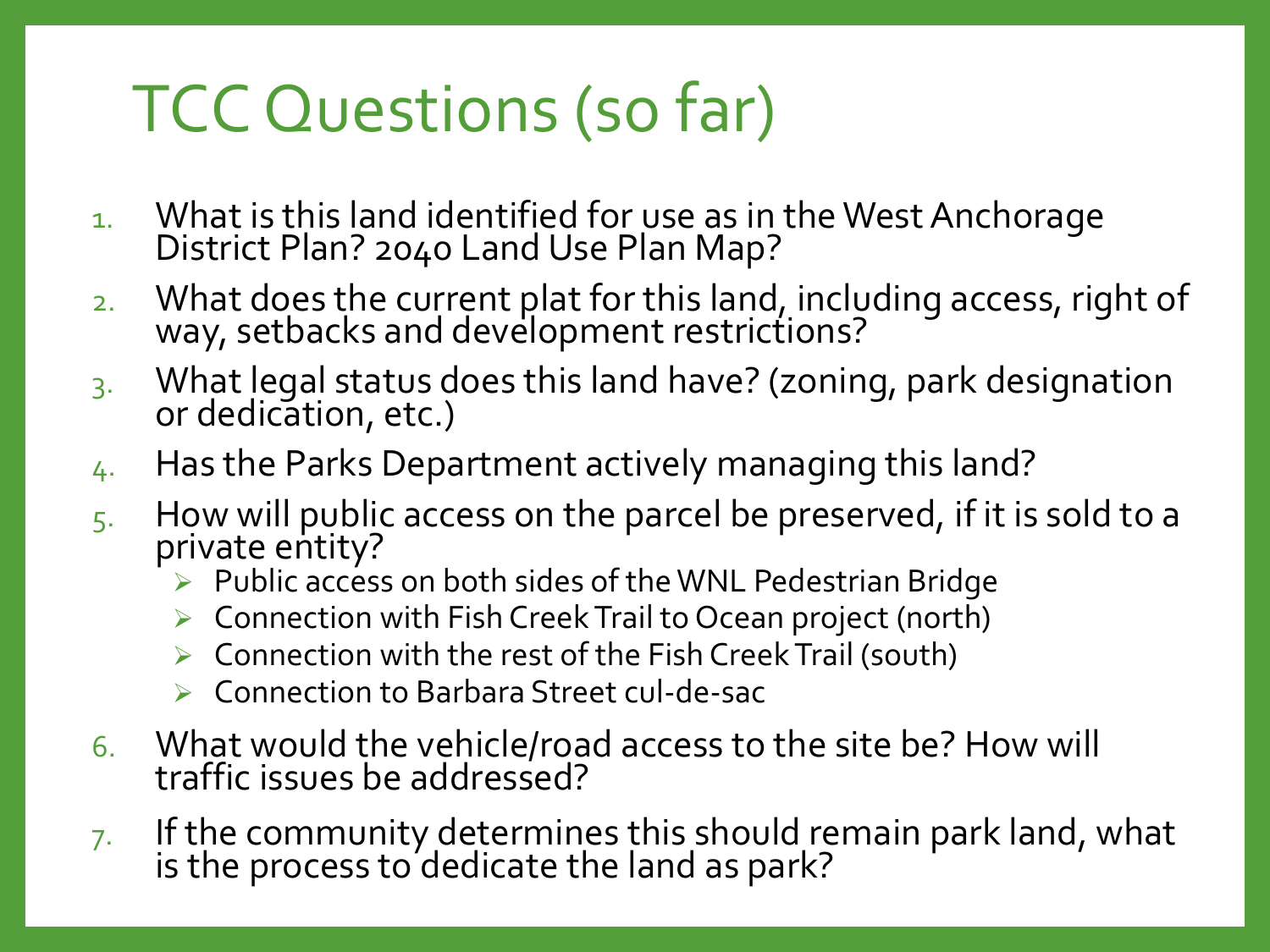## Q & A

Questions about the proposal and any of the information you've heard.

Anna will write down questions, to be compiled and sent by TCC.